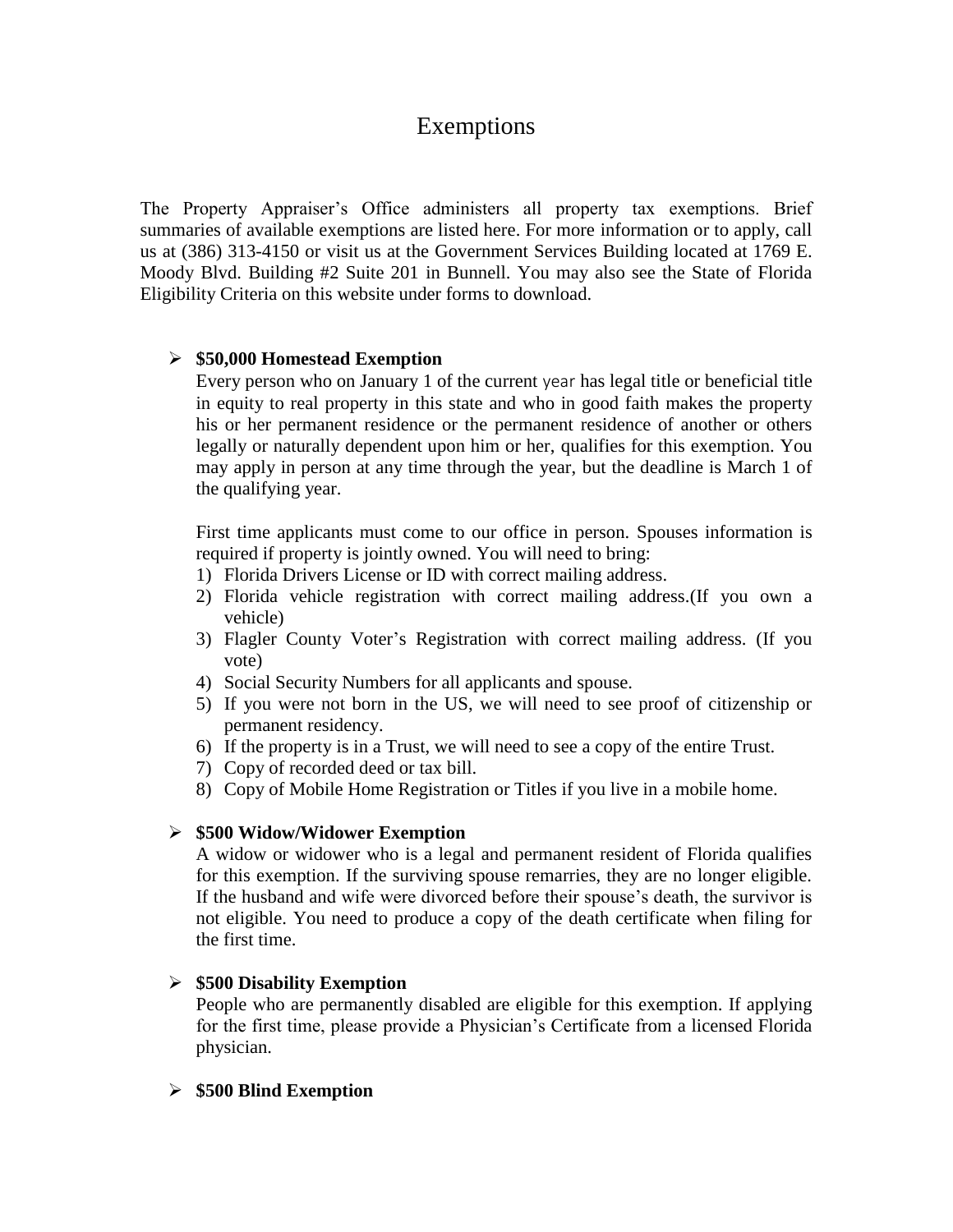Every Florida resident who is blind qualifies for this exemption. If filing for the first time, please bring a certificate from the Division of Blind Services or an Optometrist's Certificate verifying the applicant to be legally blind. The Optometrist's Certificate can be found on our web site in the Forms to download section.

# **Total Exemptions**

Honorably discharged veterans who are totally and permanently Disabled due to service connected disability qualify for this exemption. If filing for the first time, please provide a letter from the Department of Veterans Affairs that verifies your disability. If you are a paraplegic, hemiplegic or other totally and permanently disabled person who must use a wheelchair for mobility or who is legally blind, you may also be exempt from taxation. Please read the State of Florida Eligibility Criteria sheet in our forms to download section for further instructions.

# **Florida First Responder Total and Permanent Exemption**

Florida Statutes 196.102 was created providing an exemption for a totally and permanently disabled first responder injured in the line of duty. This exemption is for Florida First Responders only and follow the same definitions as Florida Statutes 196.081(6) stating, "Injuries sustained in the line of duty while serving as a first responder in this state or during an operation in another state or country authorized by this state or a political subdivision of this state"

Items required:

- A certificate of disability from two licensed doctors of this state, **or**,
- Documentation from SSA stating that the applicant is totally and permanently disabled and one certificate of disability from a licensed doctor of this state, or
- A statement of ineligibility from SSA, if ineligible, and two physician's certificates

And:

An "Employer Certificate" from the employer with the following:

- The title of the person signing the certificate
- The name and address of the employing entity
- A description of the incident that caused the injuries
- The date and location of the incident
- A statement that the first responder's injuries were (I) directly and proximately caused by service in the line of duty. (II) without willful negligence on the part of the first responder (III) the sole cause of the first responder's T and P disability.
- Additional documentation of the incident, such as an accident or incident report
- Current income tax return proving applicant is not "gainfully employed"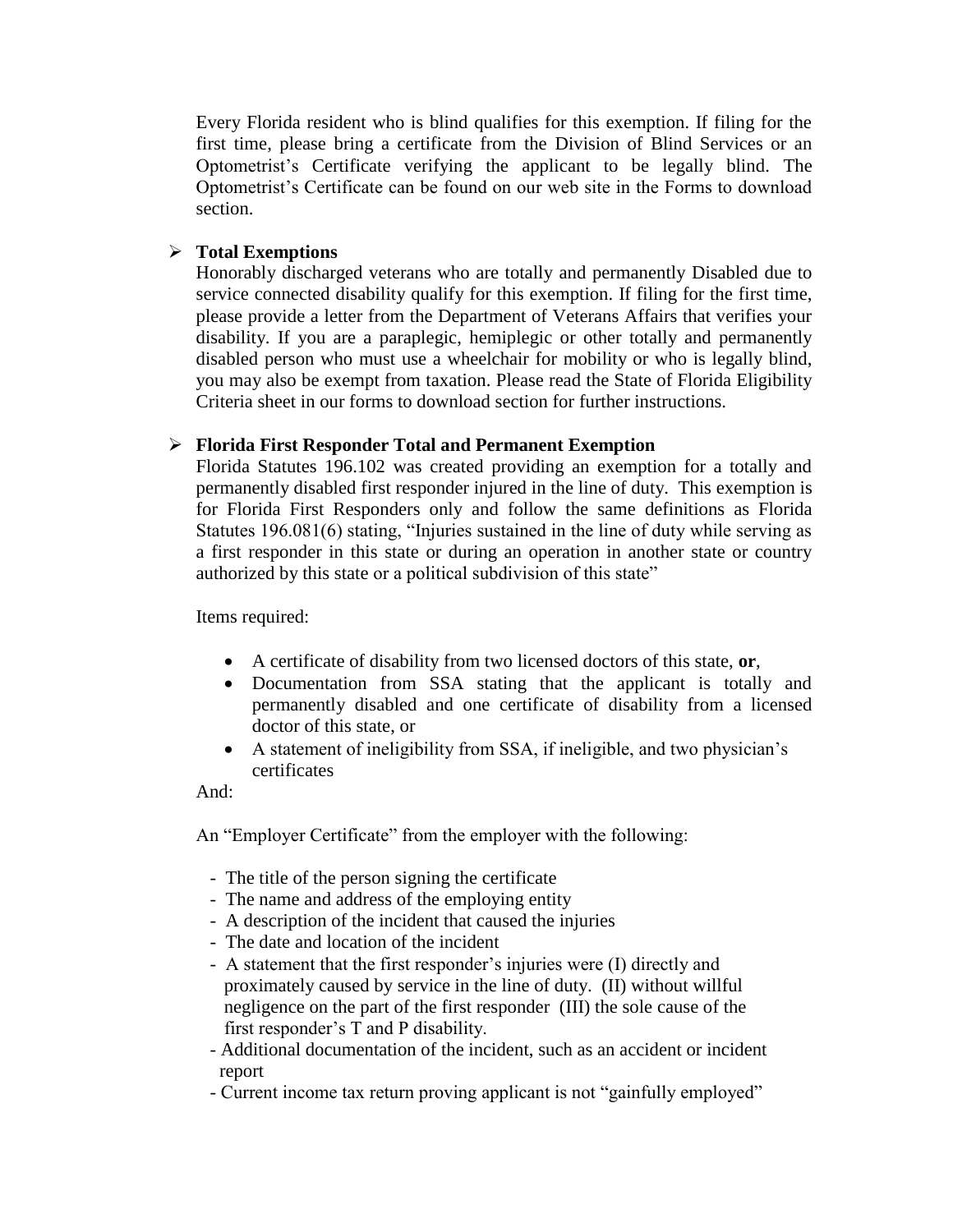#### **Florida First Responder Exemption for Surviving Spouse**

The surviving spouse of a first responder, who died in the line of duty while employed by the state or any political subdivision of the state, is totally exempt from paying taxes on their homestead property. A letter from the state or appropriate entity is required which legally recognizes and certifies that the first responder died in the line of duty while employed as a first responder. The first responder and spouse must be a resident of this state on January 1 of the year in which the first responder died.

 For information on Senior Homestead Exemption and Veteran/Service member Exemptions, please refer to the Exemption tab.

It is very important to remember that if you sell your home and buy another home in Flagler County, you must come in to the office to make new application. The homestead exemption DOES NOT automatically follow you to your new home.

#### !!! NEW HOMEBUYER BEWARE!!!

Be aware that there could be significant changes in the property taxes on the home you are buying.

 In Florida, state law limits the annual increase in the assessed value, not market value, of homesteaded property to 3% or the Consumer Price Index (CPI) whichever is less. This is also called Save Our Homes. When homesteaded property is sold, that limitation is removed and the property is reassessed. This results in a new assessed value.

 If you purchase homesteaded property, the taxable value of the property can and probably will, increase the first year after sale, especially if it has been owned and homesteaded for several years by the same owner.

Assessed Value – Any Exemptions = Taxable Value

This information is very important to understand because if your taxes are paid by your mortgage company, you may be surprised by the increase in your monthly payment, due to the increase in your assessed value, which means a higher taxable value.

When there is a change in ownership, the assessed value will be brought up to the market value. This may include a name change on your deed. According to Section 193.155(3) Florida Statutes, except as provided therein, property shall be assessed at just value as of January 1 of the year following a change of ownership. Therefore, adding or removing the name of an individual as a joint owner of the property can require the property's